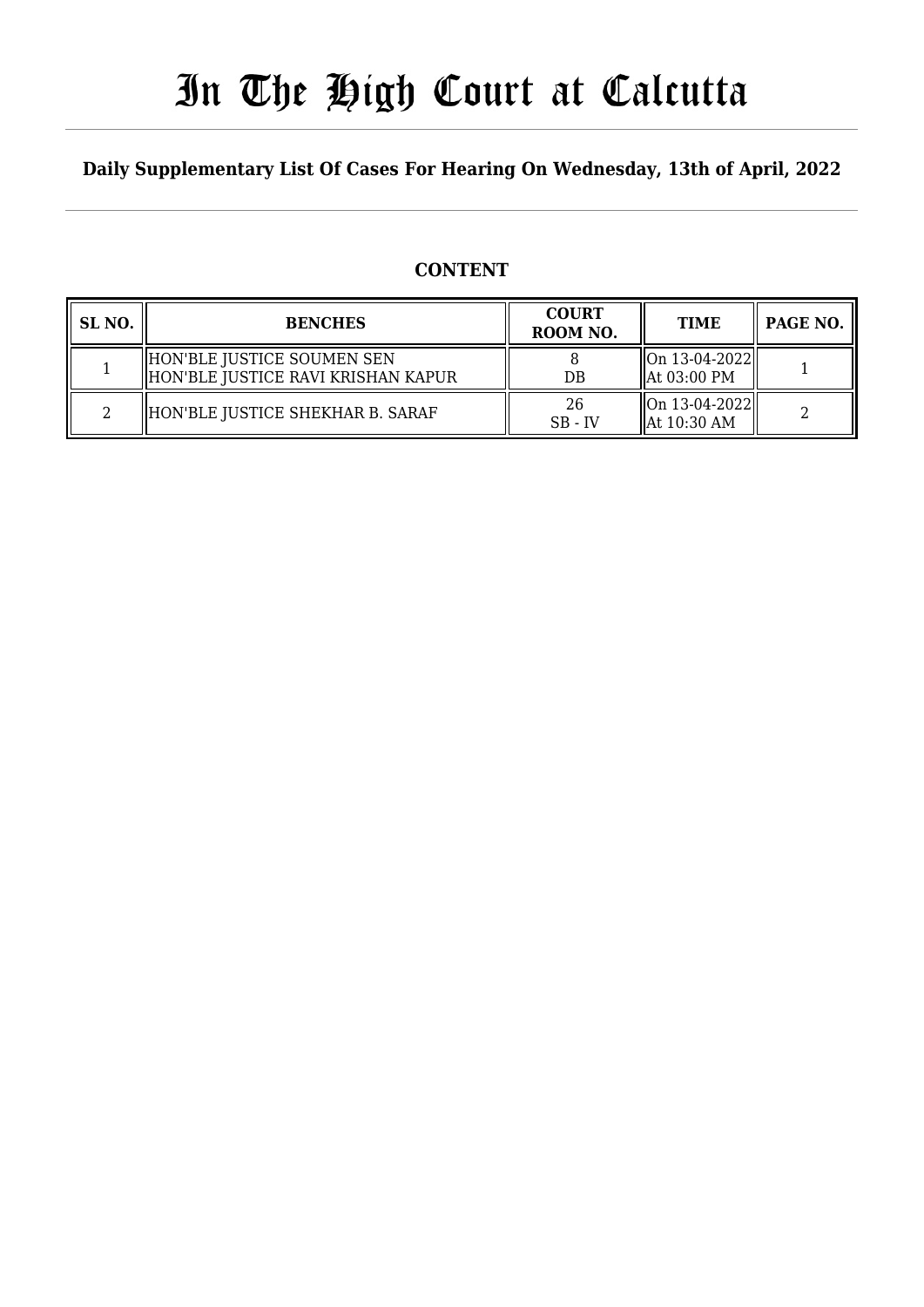

# In The High Court at Calcutta

**DAILY CAUSELIST For Wednesday The 13th April 2022**

#### **COURT NO. 8**

### **DIVISION BENCH (DB) AT 3:00 PM HON'BLE JUSTICE SOUMEN SEN HON'BLE JUSTICE RAVI KRISHAN KAPUR (VIA VIDEO CONFERENCE)**

#### **FROM PRINCIPAL BENCH**

#### **REVIEW APPLICATION**

1 RVW/2/2019 SMT. CHANCHALA MALAKAR VS UNION OF INDIA AND ORS. **in** WP.CT/303/2018 SMT. CHANCHALA MALAKAR **VS** UNION OF INDIA AND ORS.